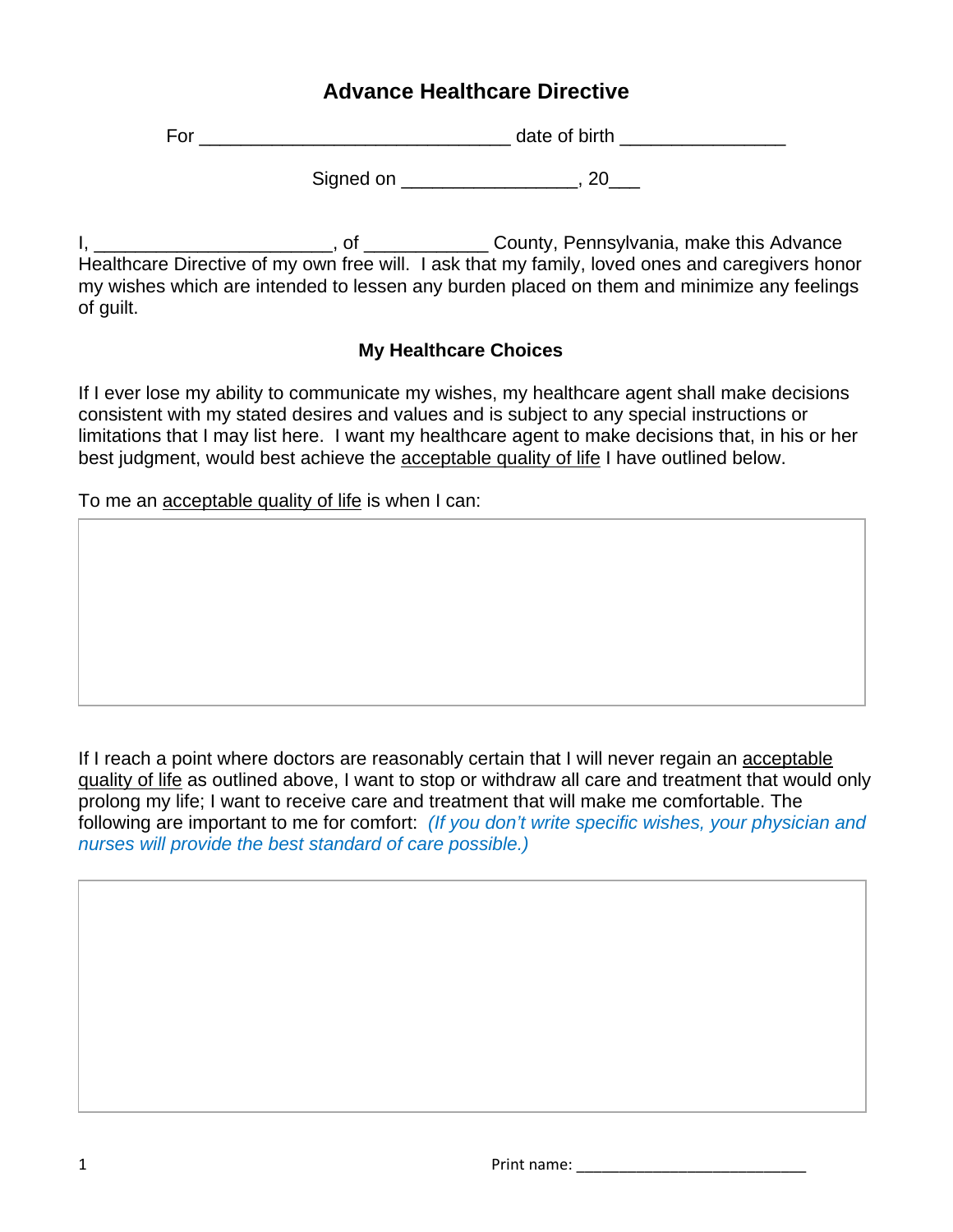Please initial the following if you agree:

\_\_\_\_ I consent to donate any organs or tissue if I am a candidate.

Other Instructions I want my healthcare agent to follow based on my moral, religious or ethical considerations:

| <b>My Healthcare Agent</b>                                                                      |  |  |
|-------------------------------------------------------------------------------------------------|--|--|
| I elect to name a healthcare agent if I am no longer able to make my own healthcare decisions   |  |  |
|                                                                                                 |  |  |
|                                                                                                 |  |  |
| If my agent is unable to serve for any reason then my choice for healthcare agent is:           |  |  |
|                                                                                                 |  |  |
|                                                                                                 |  |  |
| If my alternate agent is unable to serve for any reason then my choice for healthcare agent is: |  |  |
|                                                                                                 |  |  |
| For current contact information, see attached page.                                             |  |  |
|                                                                                                 |  |  |

*Please note:*

**Wy healthcare agent must follow my healthcare choices** 

**or**

My healthcare choices are only guidance. My healthcare agent shall have final say and may override any of my choices.

2 Print name: \_\_\_\_\_\_\_\_\_\_\_\_\_\_\_\_\_\_\_\_\_\_\_\_\_\_\_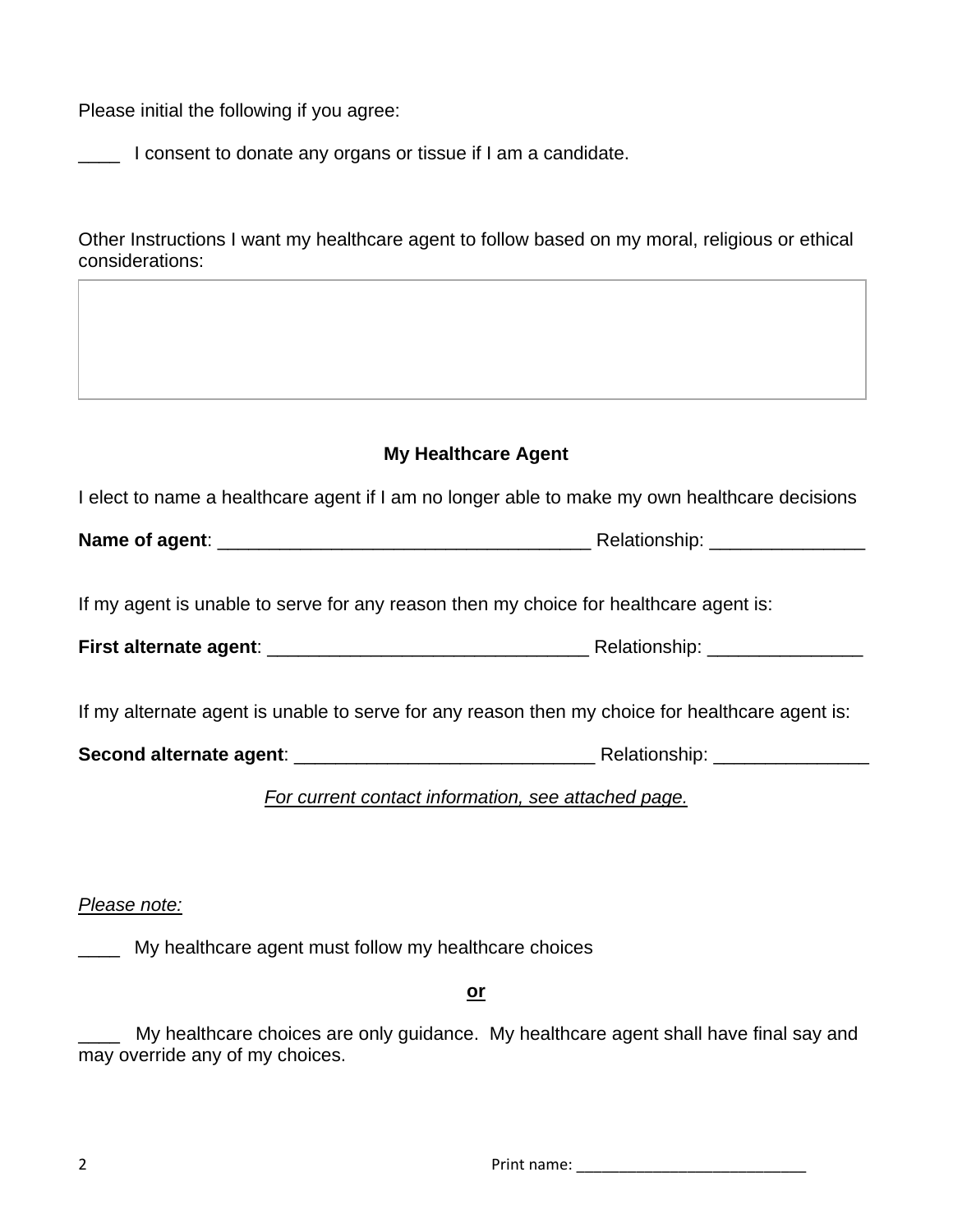- I want my healthcare agent to be able to do the following:
- To authorize, withhold, or withdraw medical care and surgical procedures,including a DNR order.
- To authorize, withhold, or withdraw nutrition (food) or hydration (water) medically supplied by tube through my nose, stomach, intestines, arteries, or veins.
- To authorize my admission to or discharge from a medical, nursing, residential, or similar facility and to make agreements for my care and health insurance for my care, including hospice and/or palliative care.

Effective immediately, I authorize all healthcare providers and insurers to disclose to my healthcare agent (personal representative), upon my healthcare agent's request, any information, including medical records, regarding my physical or mental health which may be private and protected by law.

Having carefully read this document, I have signed it on this \_\_\_\_\_ day of 20\_\_\_, revoking all previous healthcare directives, healthcare powers of attorney, living wills, and medical healthcare treatment instructions.

\_\_\_\_\_\_\_\_\_\_\_\_\_\_\_\_\_\_\_\_\_\_\_\_\_\_\_\_\_\_ Signature (Principal)

\_\_\_\_\_\_\_\_\_\_\_\_\_\_\_\_\_\_\_\_\_\_\_\_\_\_\_\_\_\_ \_\_\_\_\_\_\_\_\_\_\_\_\_\_\_\_\_\_\_\_\_\_\_\_\_\_\_\_\_\_\_\_\_\_\_\_ Witness **Address** Address

Witness **Address** 

\_\_\_\_\_\_\_\_\_\_\_\_\_\_\_\_\_\_\_\_\_\_\_\_\_\_\_\_\_\_ \_\_\_\_\_\_\_\_\_\_\_\_\_\_\_\_\_\_\_\_\_\_\_\_\_\_\_\_\_\_\_\_\_\_\_\_

## **Notarization (optional)**

On this \_\_\_\_\_\_\_ day of \_\_\_\_\_\_\_\_\_\_\_\_\_\_\_, 20\_\_\_, before me personally appeared the aforesaid declarant and principal, to me known to be the person described in and who executed the foregoing instrument and acknowledged that he/she executed the same as his/her free act and deed.

IN WITNESS WHEREOF, I have hereunto set my hand and affixed my official seal in the County of Bucks, State of Pennsylvania, the day and year first above written.

**Notary** 

\_\_\_\_\_\_\_\_\_\_\_\_\_\_\_\_\_\_\_\_\_\_\_\_\_\_\_\_

3 **Print name:**  $\blacksquare$